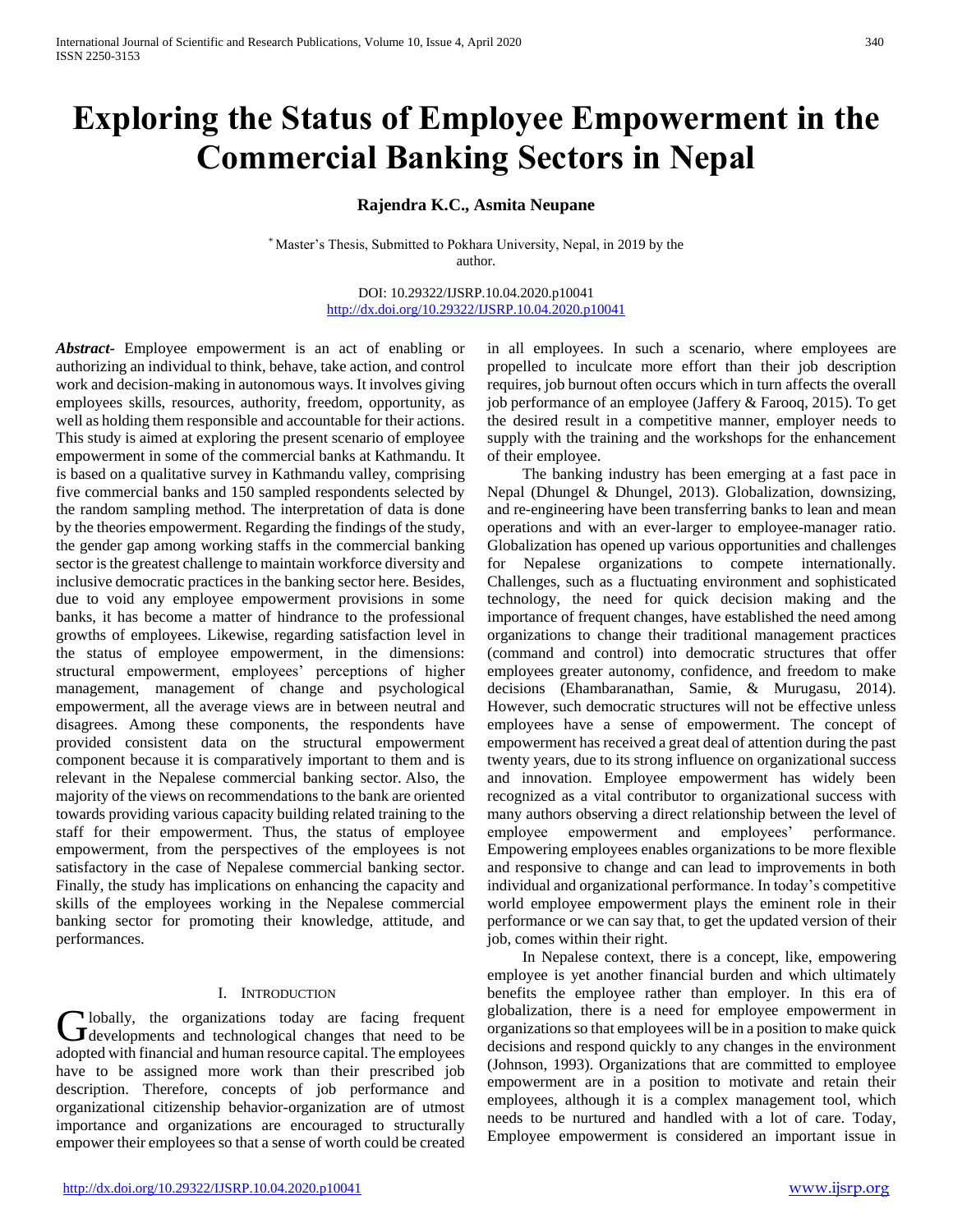human resource management organizations and this regard, it is important that each of the individuals feel about their competences. Empowerment practices are not yet common in the Nepalese banking industry. A study on employee empowerment in the context of Nepalese banking sector, however, is still lacking. Without in-depth information on how employees view empowerment and how it relates to their performance, Nepalese banks' employers may not be able to harness fully the potential of their employees (Gautam, 2018). Hence employee empowerment is a motivational technique that is designed to improve the overall organization as well as individual performance if managed properly through increased level of employee participation in decision making, setting goals and objectives, self-determination, information sharing, open communication and so on. Empowerment in an organization is very crucial for the creativity of employees, and management benefits such as management time and effort can be focused more on external changes and less on internal problem-solving. Besides technological advancement, a developed, competent and empowered workforce will give Nepalese banking organization an edge over its competitors because human resource is the means to mobilize all the available resources in an optimum level.

 Thus, employee empowerment has been emerging as a concern for all. Many institutions and individuals are working on the research of empowerment throughout the global arena. However, limited work has been conducted in our country in this arena. In this present scenario, the policy level documents have not focused on the empowerment of the working staffs of commercial banks in Nepal. Even the policymakers do not know the status of the empowerment practices, being provided to the bank employees. The expansion of banking services has been more prioritized rather than building the capacity of working staff but these two factors need to go simultaneously. Thus, this research aims to study the status of employee empowerment in the commercial banking sector in Nepal which has a close connection with the macro-level economic growth in Nepal. To orient and to fill such a gap, this research has been conducted.

# *Theoretical Insights*

 A theoretical framework is used in research to outline possible courses of action or to present a preferred approach to an idea or thought that may lead to change. A combination of both qualitative and quantitative approach has been used to get the data for this research. In this research, employee empowerment is the dependent variable for the study. Whereas, the independent variables are structural component and psychological component, management of change and employees' perceptions of higher management (Honold, 1997; Zani, 2014, Wilson, 1992; Korkmoz, 2012). Some of the indicators under these have been derived from the discussions with the experts of the banking sector in Nepal. Employee empowerment is the process of enabling or authorizing an individual to think, behave, take action, and control task and decision-making in an independent way. Empowerment is a process that provides employees with autonomy through sharing of the correct information and the provision of control circumstances that affect the work performance of the organization, by rewarding employees for contributions made and with the power to make influential decisions being vested in employees (Lashley, 1999 as cited in Tajuddin, 2013). The employees need to be empowered structurally (delegation of authority, participative management and decision-making, job freedom, information sharing, and open communication, employee education, training, and development), psychologically (Mindfulness, Choice, Impact, Ability, Trust), management of change (participatory discussion of any new ideology in the organization) and developing a positive perception of the employees towards employers and the organization as a whole. These four factors lead to employee empowerment.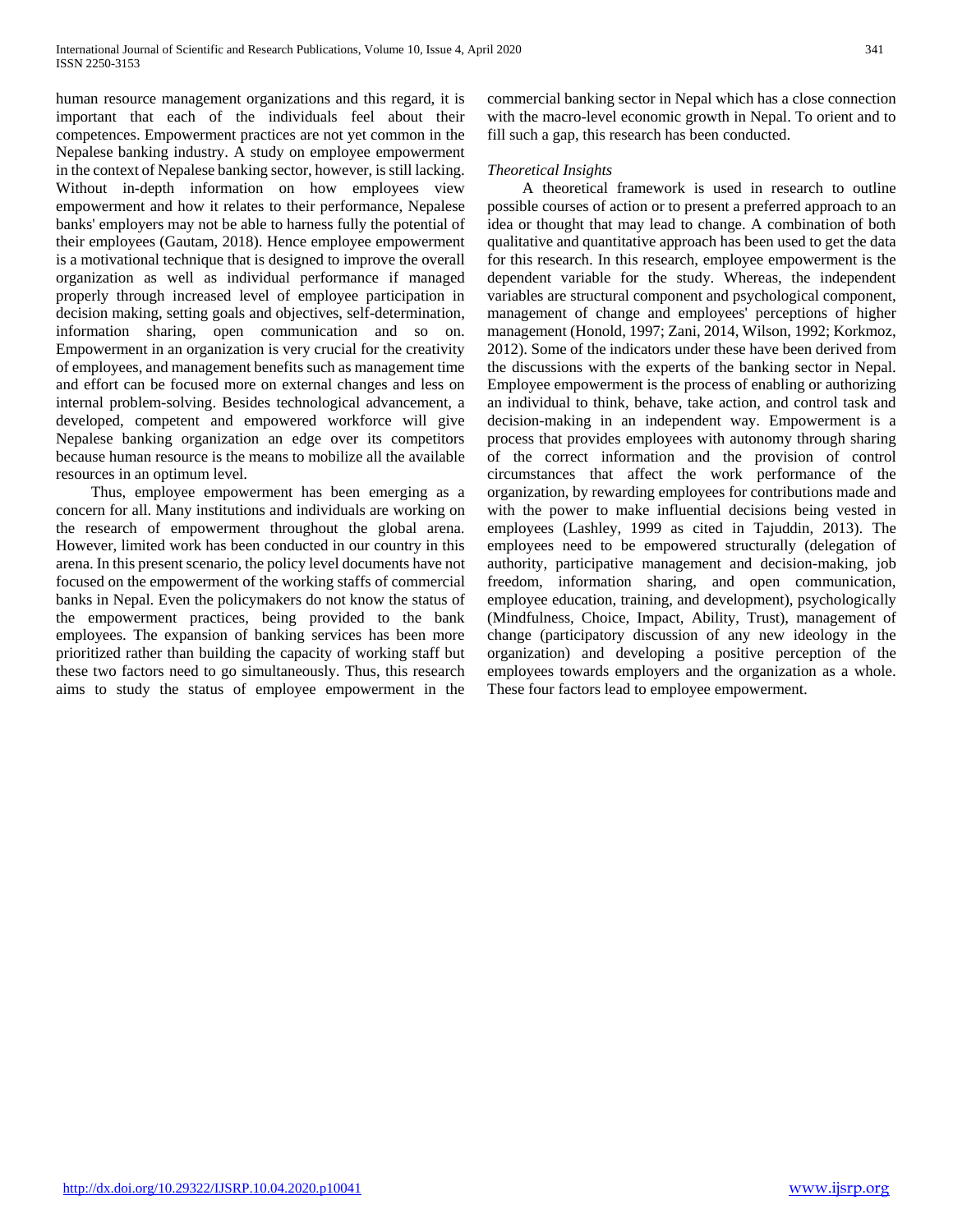

**Figure 1: Theoretical representation of the inputs of the employee empowerment in a commercial institution (Source: selfdesigned)**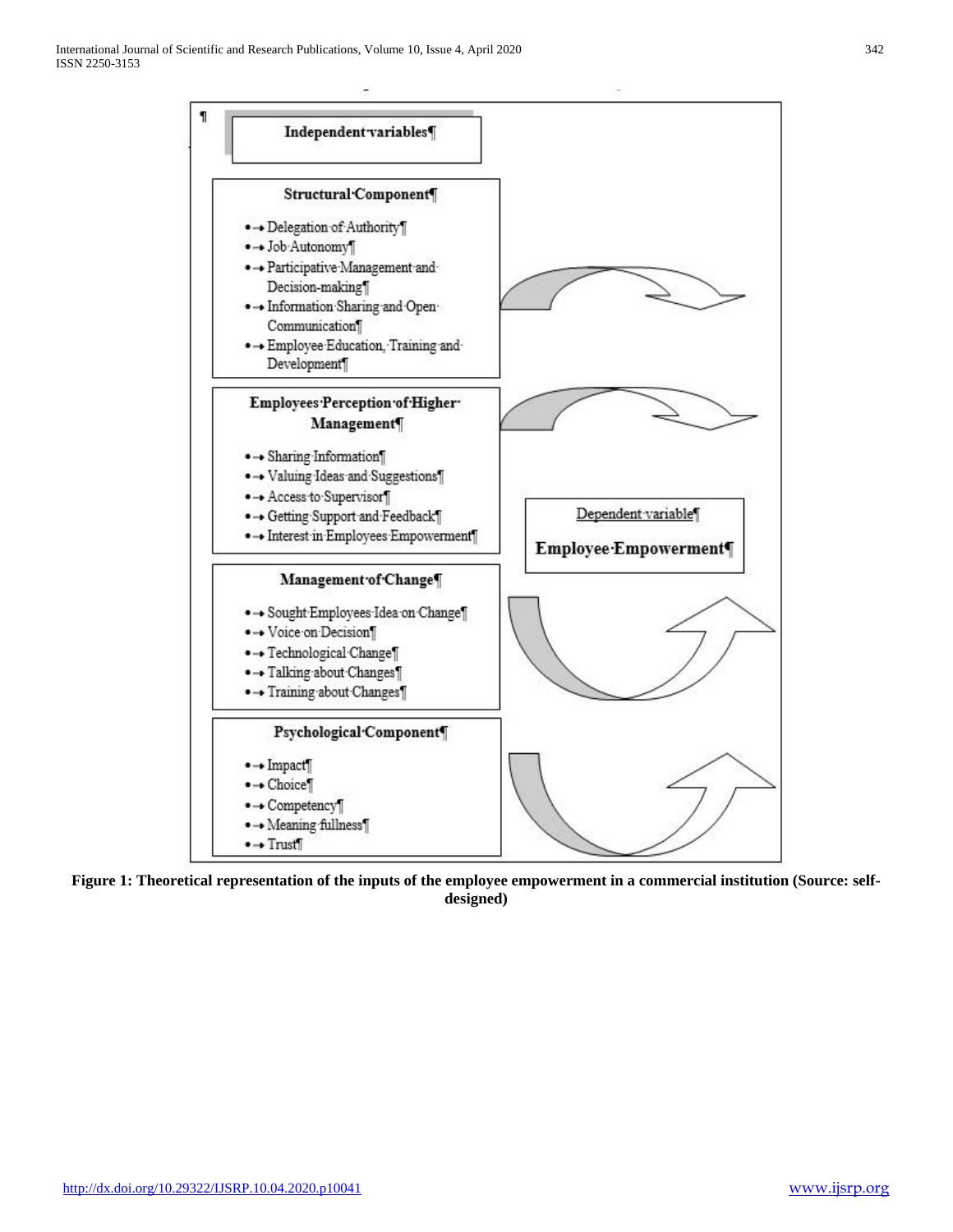# II. RESEARCH ACTIVITIES

 The purpose of this study is to ascertain the state of employee empowerment in Nepalese banks. Also, it aims to fill the gap of exploring the status of employee empowerment and what should be done to enhance it. In total, it determines the extent to which Nepalese banks practice employee empowerment in their organizations. It addresses the following three research questions: How do bank employees perceive the state of employee empowerment in their organization? What is the most influencing factor of employee empowerment? What the bank can do to enhance employee empowerment in Nepal?

# III. METHODOLOGY

 A descriptive, as well as exploratory research, was carried out for this research. Further, the data used in this research was qualitative as well as quantitative (Creswell, 2014). For this, the survey method was used to collect the information needed from employees working in different banks using a structured questionnaire specially designed for this study. The secondary data was also obtained from various sources such as the internet, books, journals, and articles but the findings were based on the data and facts provided by the respondents. Here, five sample banks were selected using the convenience sampling method, as the banks were located in a convenient place and would save time, cost and effort of the researcher. The sample was selected by a random sampling method and the size for the study comprises 150 respondents coming from all functions and divisions of the sample banks such as Trainee Assistant Level, Junior Assistant Level, Senior Assistant Level and Officer Level.

 The main data collection instrument for this survey research is a questionnaire (Fowler, 2014). The researchers have formulated a structured questionnaire with altogether 33 questions comprising of open-ended, close-ended and multiple response questions. The questionnaire was developed based on literature as well as discussing with the subject experts. The first section of the questionnaire seeks information on the profile of the respondent with their gender, age, educational qualification, number of years working in the bank, and current position. The second section seeks information on the Likert scale about the perception of employees towards training, development, advancement opportunities and others. Finally, the third section seeks information about the suggestions and recommendations to the banks on enhancing employee empowerment. The questionnaires were distributed to the respondents and were collected after a given period. Most of the questionnaires were filled up under the researcher's supervision to ensure the reliability and validity of data. Following that, a pilot study was conducted by distributing questionnaires to a certain group of people who represented sample respondents to see if there were any questions not understood or misunderstood by them and to identify if any important questions needed to be asked were not included or missed. However, according to their responses, the questions were clear and understandable to be easily responded to. To carry out the analysis, Microsoft Excel and SPSS were used. After the coding, the appropriate analysis was done on the data collected. Mean, Standard Deviations and Frequencies were calculated and analyzed to draw inferences from the collected responses. Quantitative data was tabulated and simple percentages were derived. Necessary tables and charts were drawn using Microsoft Excel to draw the conclusion, which was required to meet the research objectives. So far, a full analysis of the data was performed.

# IV. FINDINGS AND DISCUSSIONS

### *Profile of the Respondents*

 The respondent's profile is all about the details about the demographic analysis of respondents and their interpretation collected through the primary source of the questionnaire. Among 150 respondents, 61.3% were male and 38.7% were female. The number of males is more than that of females, which indicates that fewer females are interested or have got chances of working in the Nepalese commercial banking sector. However, these situations should be transformed. When an organization has more women on the board, the diversity will trickle down faster (Macheel, 2016).

 Similarly, the majority of the respondents are from the age group 26-30 that is 44.7% of the total respondents. Surprisingly, the respondents of age group 36 and above are in fewer numbers, which is 9.3% of the total respondents. This signifies that more young aged people below 35 years old are engaged in Nepalese commercial banking sectors. However, the reduction of matured people in this area is due to the reasons such as they have been promoted to the senior positions, as these categories have not been surveyed in this research. Other reasons might be the change in the profession after getting lots of stress in the work.

 The educational level has been categorized into four levels namely S.L.C, Intermediate, Bachelor's and Master's degree. Here the majority of the respondents are at least a Bachelor's degree passed, which is 57.3% of the total respondents. None of them has only completed SLC or SEE exam. 25% of them have passed plus two-level. Surprisingly, only 18% of the respondents have completed a master's degree. Hence, it indicates that most of the respondents who have completed a Bachelor's degree level are pursuing a banking career. Interestingly, it seems that highly qualified people are not interested to work in the Nepalese commercial banking sector.

 The work tenure indicates the employee's period of working in the organizations. From the survey, the work tenure of employees was categorized into six different categories namely less than 1 year, 1 year, 2 years, 3 years, 4 years, 5 and above. A large number of people are working in banks for 2 years which is 32.7 % of the total respondents. Interestingly, nearly one-third of the respondents are newly recruited. However, there are only 9.3% of respondents are working in their 4 years and only 8.7% of respondents are working for five years or more time. The changing of jobs by the experienced staff has become a major challenge to the management team of Nepalese commercial banks. Employee resignations or staff turnover ratio is the reality for any business. However, if the situation isn't handled properly, key staff members' departures can lead to a downturn in productivity. Coworkers may question sticking with a current employer who risks losing them to competitors. Managers often attribute resignations to promise for better compensation. In reality, employees point out two factors that readily fall within managerial control - including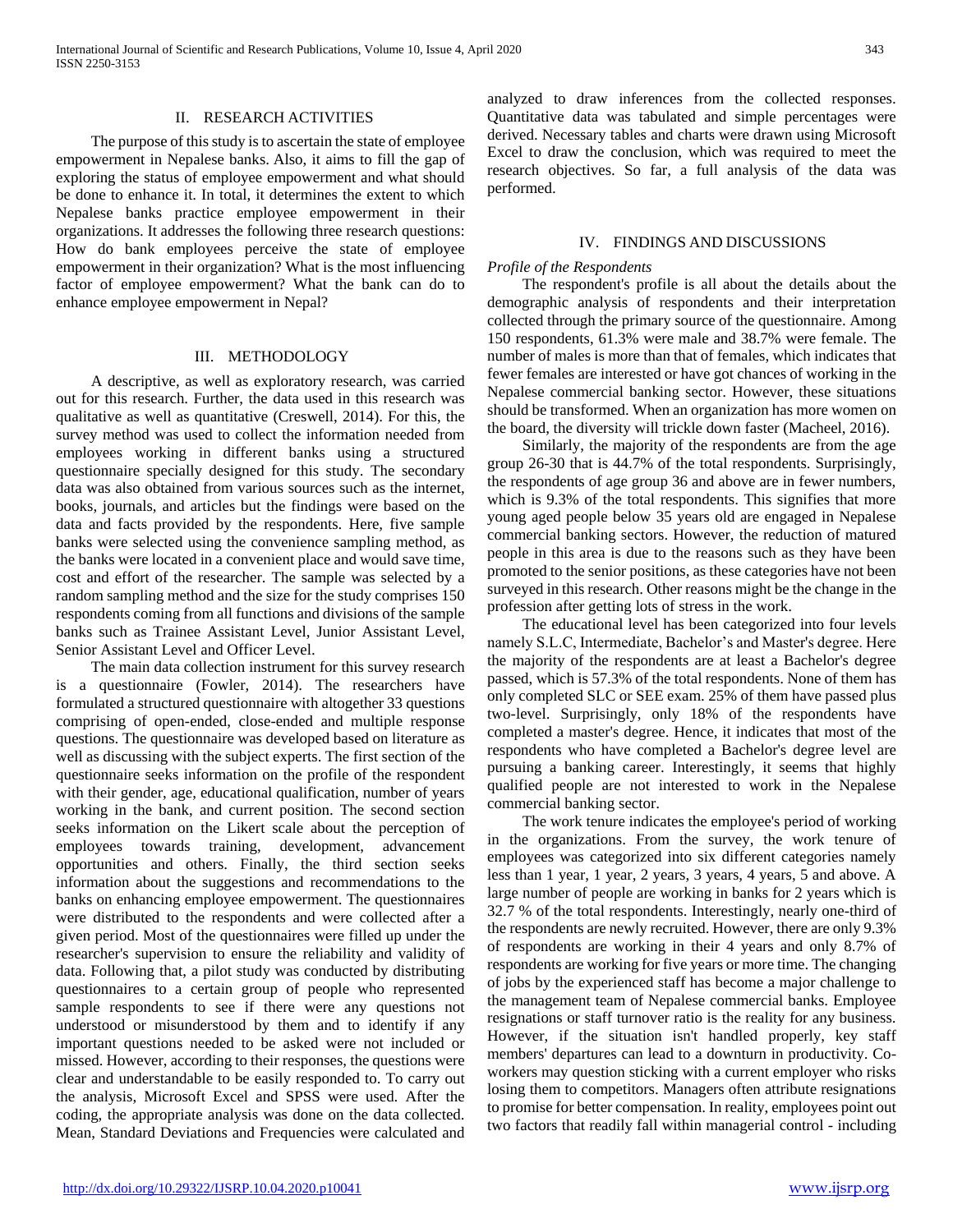poor rapport with supervisors and a lack of advancement opportunities (Heibutzki, 2019).

 Job title or designation is the official title of employees working in the organization, which makes them distinct from others. They carry out their duties and responsibilities that come along with the job titles. From the survey, it was found that nearly one-third of respondents are from the junior assistant category. The involvement of the trainee assistant is also praiseworthy. However, the senior assistants and officer levels counted to just 18% each, participated in the survey which indicates that the number of respondents working in junior assistant level is higher than those working in other levels which means that most of the respondents are in the early stage of their banking career.

# *State of Employee Empowerment in Nepalese Banking Sector*

 The status of the employee empowerment in Nepalese commercial banking sectors have been revealed through different indicators as the provision of capacity development programs, adequacy of such programs, its relevancy with the current jobs, the relationship between the known skill of the staff and the job performance and organization policies on the promotion of employees. This section gives a clear view of the banking organization's training and development, advancement opportunities for employees, consistency, and practicability of employee advancement policies. The data are presented below with their respective subject.

 Most of the organizations have training and development programs and conduct them periodically to enhance their employees' skills, knowledge and abilities so that timely objectives and goals are achieved. In this section, the scenario of training and development programs in the Nepalese Banking Sector is shown. The opinions of respondents regarding the provision of capacity enhancement programs in the Nepalese commercial banking sector. The data shows that nearly threequarters of the respondent agree that their banks have the provision of training and development programs. Nonetheless, 27% of the employees do not have this facility yet. The banks need to rethink this and orient their programs to build the capacity of their staff. It shows that there is still room for improvement for the training and development of employees. Employees cannot be empowered until and unless they have proper knowledge, skills, and abilities. Regular training and development programs will increase employees' knowledge, skills, and abilities and that the target goals and objectives set by the organization can be achieved.

 The provisions of sufficient training and development programs will help in the capacity building of the employees in an organization. A total of 110 respondents, said that their banks have the provisions of capacity building programs, 30% still believe that the training and development programs are not adequate. It means the banks, who have been operating such pieces of training need to focus on professional growth related skills to its staff.

 Providing training is not effective if it is not relevant to the requirements and needs of employees' present job. Therefore, training must be conducted in such a way that is relevant or significant which the job requires or necessities. From the survey on 150 respondents, it was found that the majority of the respondents perceive that the skill enhancements and development programs are extremely relevant to perform their present job. This figure counted for 28.7%. Surprisingly, more than 46% of the respondents still believe that they do not need the capacity development programs for easing their daily job works. This could be due to the reason that most of the college courses or internship programs that the employees have received also incorporate such skill enhancement ideas, both theoretical and practical.

 Employee skills should match the job to achieve targeted goals and objectives. Employees with high competency and skills can excel if they are given a job according to their qualifications and skills. It is said that organizational outcome is higher when there is the proper utilization of skills, knowledge, and abilities of human resources in the organization. Here, 42% of the respondents believe that they are already overqualified with the academic courses and through certain professional skills. Their saturated feelings signify that they are no more interested in getting new ideas in performing their assigned jobs. However, nearly one-third portion of the respondents still believe that they feel under-qualified or lack certain skills they need to perform their jobs professionally and contextually.

 People are always concerned about the opportunities for advancement and promotion in the organization where they work. They stay for the long term if they see that there are many opportunities for their career advancement in the organization. Here, nearly one-quarter of the total 150 respondents believe that there are many opportunities at their bank for enhancing their careers. However, there are some pessimistic views that at least 18% of the respondents do not think that there are any opportunities available at the bank for getting systematic promotions. This point indicates that still, some banks have not prepared the policies regarding the periodic or system-wise promotion of its staff. It seems that this has hindered the empowerment of the working staff and increased frustrations among them.

 From the survey, it can be said that there are not many opportunities for the advancement of employees in the banking sector. More competent human resources can be attracted if banks provide lots of opportunities in this sector such as promotion, career advancement and so on. Without the formulation of new policies and laws to strengthen employee empowerment, there will not be many opportunities for individuals and employees who are looking forward to pursuing a banking career.

 To our dismay, the data shows that 18% of the respondents believe that there are no such policies in their bank. Likewise, 37.3% of them argue that, although there are policies, they are not reasonable or applicable in present-day conditions. However, a large number of the respondents, which is 44.7%, believe that the policies are contextual and reasonable. This could be sensed as the bank needs to revise its promotion policies and make it systematic and applicable to the present banking scenario of our country. There is a need to reinforce laws and policies regarding employee empowerment for employees' development and career advancement in the Nepalese banking sector.

 An organization can only take extra miles when there is consistency in its policies. This section deals with the consistency or stability in the promotion and advancement policies of Nepalese commercial banks. Here, 48% of them believe that there is consistency in the implementation of the policy regarding employee empowerment. Interestingly, 19.3% of them are unaware of this. Surprisingly, 32.7% of them believe that the policy implications are not consistent in their banks. It can be said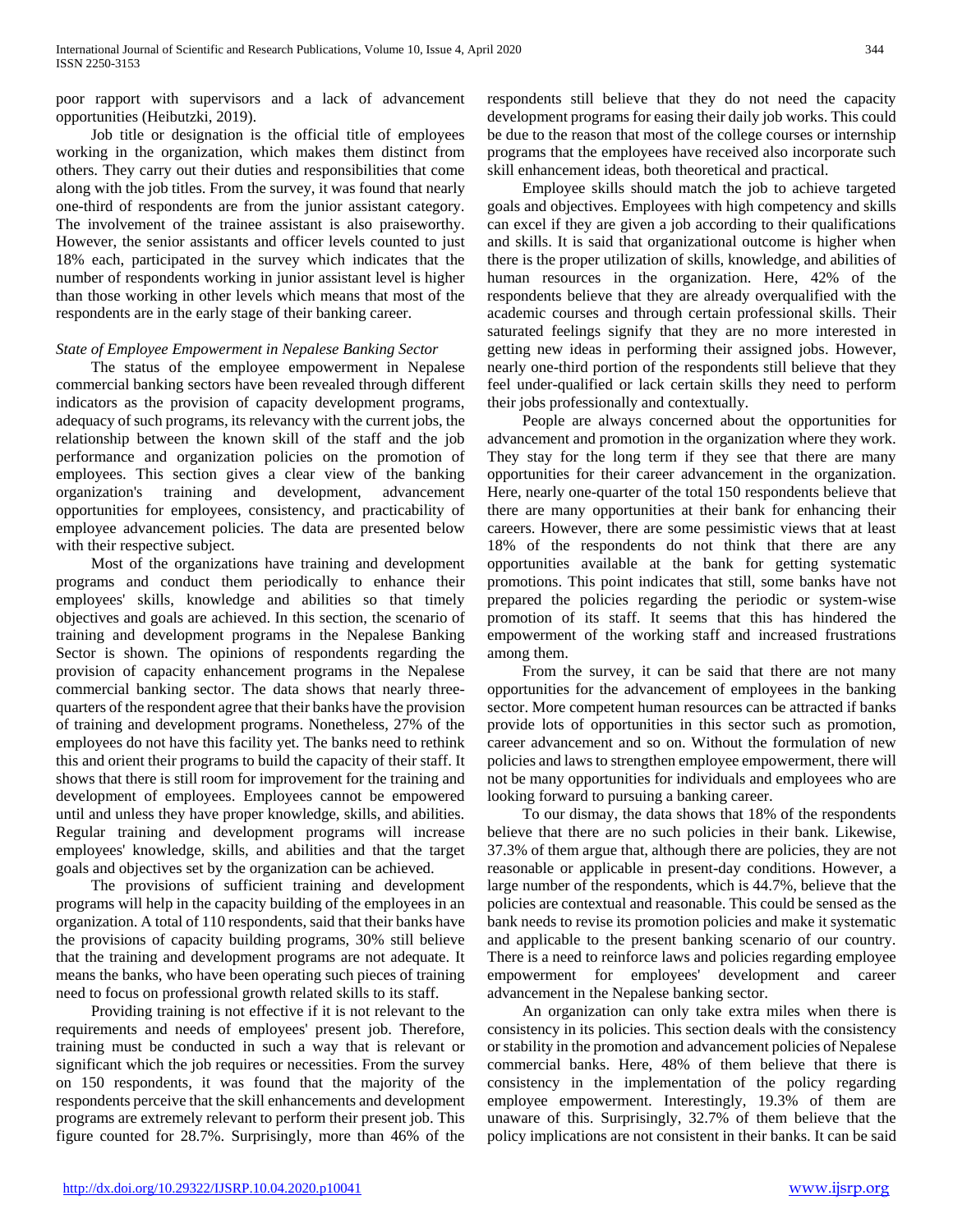that the Nepalese Banks Promotion policy is consistent and stable. It could be made more consistent and stable to the bank's promotion policy so that more competent human resources can be attracted and retained for the long term. Consistent and stable policies for career advancement bring positive energy to employees.

# *Factors Influencing the Employee Empowerment*

 Several factors affect employee empowerment in the commercial banking sectors. From the review of literature, I have traced five of them whose data presentation and analysis are presented and discussed below. The dimensions are structural empowerment, psychological empowerment, employees' perception of higher management and management of change.

# *Structural Empowerment*

 Regarding the structural empowerment at the commercial banks in Nepal, the following data of the total 150 respondents have shown that the average score of the views is 2.38, which means the average view of the respondent is in between neutral and disagree. Likewise, the median 2.40 means, 50% of the respondents' view that the structural empowerment is in between strongly agree and disagree and 50% have viewed that it is in between disagree and strongly disagree. Similarly, mode 2.4 means the largest repeating views is in between neutral and disagree. The data has shown that the employees perceive that the structural empowerment is not satisfactory in the commercial banking sector. The mechanism to empower the staff is urgently needed to be reactivated. With more organizations looking for employees who take the initiative and respond creatively to the challenges of the job, empowerment becomes important at both individual and organizational levels. Empowered employees are generally more satisfied with their work, committed and effective at work (Ramos & Ales, n.d).

 Regarding the delegation of authority, a large number of respondents (30%) have said that they strongly disagree on the various job-related powers awarded to them. Similarly, in job autonomy, the large number of them (52%) said that they disagree on the fact that their institutions have delegated them autonomy to perform their job. Surprisingly, under the headings participative management decision making, the majority of the respondents (47%) agree that it is provisioned at their institutions. However, data shows that the components, such as employee education, training, and development for career development and information sharing and open communications are dismal at the banks in Nepal. These components need immediately reforms for empowering the employees there.

# *Employee's Perception of Higher Management*

 Regarding the employee's perception of higher management in the employee empowerment practices at the commercial banks in Nepal, the data has shown that the average score of the views is 2.27, which means the average view of the respondent is in between neutral and disagree. Likewise, the median 2.40 means, 50% of the respondents' view that the supporting role of the management team is in between strongly agree and agree and 50% have viewed that it is in between disagree and strongly disagree. Similarly, mode 2.40 means the largest repeating views is in between neutral and disagree. The data has shown that the

employees perceive that the support of the management team is not satisfactory in the commercial banking sector. The collaborative and supportive management team is needed at the commercial banks to promote employee empowerment at the commercial banks in Nepal.

 Regarding the interest of the higher management for the advancement of the professional development of its employees, and respecting the values of the employees by the management team, the majority of the employees perceive that they are strongly disagreed on the fact by 41%, and 30% respectively. Likewise, the disagree tower is the highest in the headings such as getting support and feedback from the superiors (41%), access to the supervisor when needed (30%) and shares of the job-related problems and information by the seniors to their junior counterparts (39%).

 The gloomy picture of the management team shows support to enhance the skills of the employees, respect the values of the working staffs by the seniors, sharing information, access to the supervisors when needed and getting support and feedback, are signaling that these important factors have been underestimated by the management teams of the commercial banks in Nepal. Thus, these components need immediately reforms for empowering the employees there.

# *Management of Change*

 Regarding the management of change components in the employee empowerment practices at the commercial banks in Nepal, the data has shown that the average score of the views is 2.46, which means the average view of the respondent is in between neutral and disagree. Likewise, the median 2.40 means, 50% of the respondents view that the progressive teamwork is in between strongly agree and agree and 50% have viewed that it is in between disagree and strongly disagree. Similarly, mode 2.40 means the largest repeating views is in between neutral and disagree. The data has shown that the employees perceive that the support of the management team is not satisfactory in the commercial banking sector. The management of change for addressing the changes occurred in daily works is needed at the commercial banks to promote employee empowerment at the commercial banks in Nepal. Globally also, empowerment is perceived as one of the critical issues confronting the mangers in the process of transforming organizations. Theoretically, it is accepted as a democratizing function with employee involvement and commitment as the key factor (Sharma & Kaur, n.d).

 Interestingly, a large number of them (43%) have responded that they strongly disagreed on the fact that employees are provided enough and appropriate training to deal with the changes happened in their professional lives. There are some positive signs of discussions of the upcoming changes within the team that, 26.6% of them have agreed. Surprisingly, the employees in the largest number (50%) have a neutral view that the impact of the technological change on people is always considered. Unfortunately, regarding the presenting the voice in decision making when changes are planned and employee's ideas and opinions are sought when changes are considered, a large number of the respondents (43%) disagree that this provision prevails at their banks.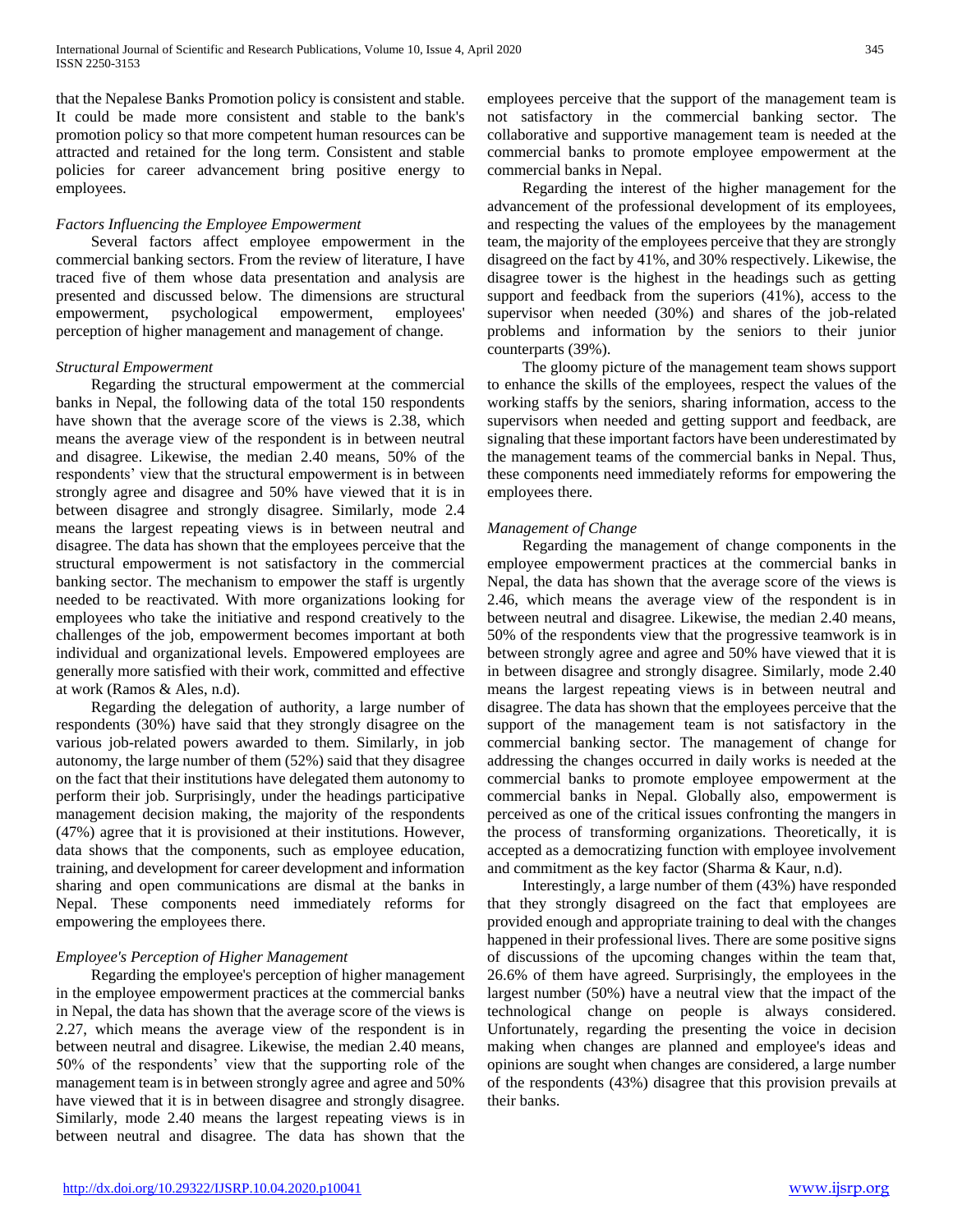Whenever a change is being brought in any organization, there is a high chance of resistance from its employees, therefore, the organization has to participate in everyone to discuss the change, manage change and its likely consequences on people, organization, society, and environment at large to avoid resistance. An empowered organization is where the management participates and welcomes the ideas and suggestions from every level of the organization. The depressing pictures of the management of the change component to deal with changes are signaling that the management teams of the commercial banks in Nepal have underestimated these important factors. Thus, these components need immediately reforms for empowering the employees there.

# *Psychological Empowerment*

 Regarding the psychological perspectives in the employee empowerment practices at the commercial banks in Nepal, the following data has shown that the average score of the views is 2.44, which means the average view of the respondent is in between neutral and disagree. Likewise, the median 2.60 means, 50% of the respondents' view that psychological empowerment is in between strongly agree and agree and 50% have viewed that it is in between disagree and strongly disagree. Similarly, mode 3 means the largest repeating views are in between neutral. The data has shown that the employees perceive that psychological empowerment is not satisfactory in the commercial banking sector. The collaborative and supportive management team is needed at the commercial banks to promote employee

empowerment at the commercial banks in Nepal. The psychologically empowered state was considered to be a cognitive state characterized by a sense of perceived control, perceptions of competence, and internalization of the goals and objectives of the organization (Menon, 1999).

 Regarding the personal control on outcomes, the largest number of the respondents (43%) strongly disagree with the fact that they can do so at their institutions. Likewise, the majority of them have a neutral view that they enjoy the job activities and want progress on it (46%). Similarly, more numbers of them (40%) disagree on the fact that they have a feeling of efficacy to perform the job responsibilities and freedom in decision-making.

 The gloomy picture of the psychological empowerment to enhance the skills of the employees, respect the values of the working staffs by the seniors, sharing information, access to the supervisors when needed and getting support and feedback, are signaling that these important factors have been underestimated by the management teams of the commercial banks in Nepal. Thus, these components need immediate reforms for empowering the employees there.

# *The Most Influencing Factor on Employee Empowerment*

 From the analysis of the data, we have come across the following standard deviation table, which has become helpful in identifying the most influential factors of employee empowerment in the commercial banking sector in Nepal.

| --<br>------ | ້ |
|--------------|---|

**Table 1: Statistical data on comparing the standard deviations**

| <u>S.N</u> | <b>Headings</b>                       | S.D     |
|------------|---------------------------------------|---------|
|            | <b>Structural Empowerment</b>         | 0.14349 |
|            | Perceptions about the management team | 0.27555 |
|            | Management of Change                  | 0.37201 |
|            | Psychological Empowerment             | 0.59715 |

 Table 1 shows that structural empowerment has the least standard deviation value (0.14349) among all other indicators, such as perception about the management team, management of change and psychological empowerment. This shows the respondents have provided consistent data on the structural empowerment component. The view of the respondents is not scattered and close to the mean in this component (Livingstone, 2015). It could be analyzed as this component is comparatively important to them than other components of empowerment and is relevant in the Nepalese commercial banking sector. Thus, it needs high intervention in reforming the structural empowerment component such as delegation of authority, job autonomy, participative management decision making, information sharing and open communication and employee education, training and development for career advancement. Thus, structural empowerment is the most influencing factor of employee empowerment in the Nepalese commercial banking sector.

*Suggestions and Recommendations to Enhance the Employee Empowerment*

 Regarding getting the suggestions and recommendations for the effectiveness of empowerment in the commercial banking sector in Nepal, the open question was asked with the respondents. Out of a total of 150 respondents, 88 responses have been thematized under the following 15 headings. The multiple views of them have been presented below.

| S.N | <b>Category</b>                 | <b>Suggestions</b><br>and<br>recommendations                                                                                                                                           | <b>Frequency</b> |
|-----|---------------------------------|----------------------------------------------------------------------------------------------------------------------------------------------------------------------------------------|------------------|
|     | Establishing new<br>departments | Establishing<br>knowledge<br>management<br>and<br>sharing units at banks<br>to be updated with the<br>latest empowerment<br>practices globally and<br>and other<br>locally<br>purposes | -5               |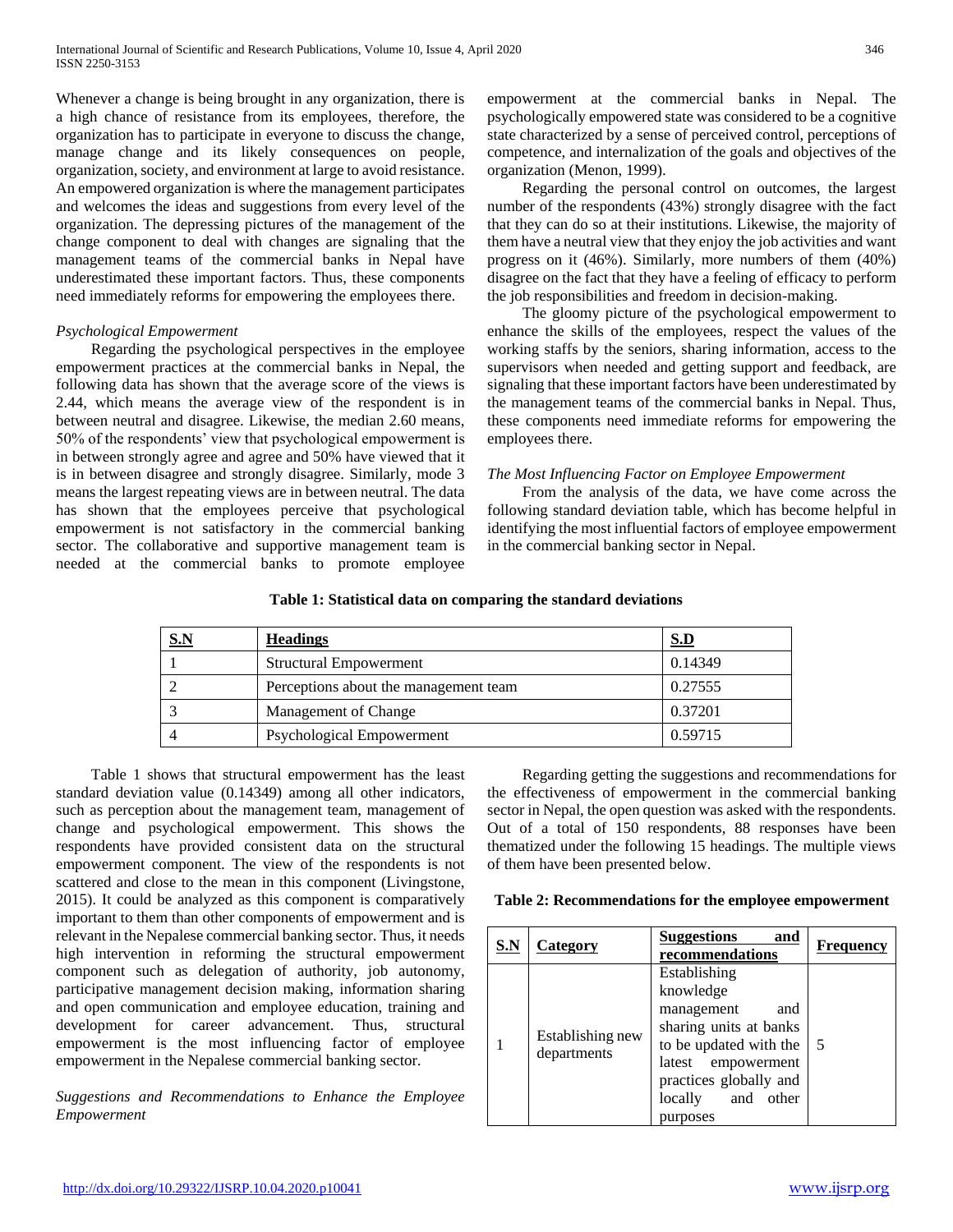| S.N            | <b>Category</b>   | Suggestions and<br>recommendations                                                                                                                                     | <b>Frequency</b> |
|----------------|-------------------|------------------------------------------------------------------------------------------------------------------------------------------------------------------------|------------------|
| 2              |                   | Provisions<br>of<br>grievance hearing and                                                                                                                              | 9                |
| 3              |                   | handling mechanism<br>Establishing<br>a<br>research cell at banks<br>for exploring<br>new<br>opportunities<br>of<br>empowering the staffs                              | 6                |
| $\overline{4}$ |                   | Provision of<br>safety<br>and security training<br>to the staff                                                                                                        | 5                |
| 5              |                   | focal<br>Recruiting<br>a<br>person for facilitating<br>periodic training to the<br>staffs                                                                              | 5                |
| 6              | Trainings related | Managing<br>official<br>exposure visits of the<br>staffs (at both private<br>and<br>government<br>banks)                                                               | 6                |
| 7              |                   | Provision<br>of<br>stress<br>management training<br>to the staffs                                                                                                      | 7                |
| 8              |                   | Provide IT training                                                                                                                                                    | 9                |
| 9              |                   | Organizing<br>several<br>guest lecture programs<br>at banks (during off-<br>hours)                                                                                     | 8                |
| 10             |                   | Exposure visits                                                                                                                                                        | 3                |
| 11             |                   | Encouraging<br>and<br>funding the qualified<br>and<br>competent<br>employees to engage<br>organizational<br>in<br>research and writing<br>and publishing the<br>papers | 4                |
| 12             | Others            | Leadership<br>development of the<br>employees through<br>promotion of the best<br>employees<br>the<br>as<br>branch managers                                            | 4                |
| 13             |                   | Organizing a meeting<br>among employees and<br>management at least<br>once a month                                                                                     | 4                |
| 14             |                   | Apolitical employee's<br>union                                                                                                                                         | 5                |
| 15             |                   | Reducing the burden<br>works<br>of<br>of<br>the<br>employees by hiring<br>unpaid<br>the<br>interns<br>from the colleges                                                | 8                |
|                | Total             |                                                                                                                                                                        | 88               |

 From above table 2, we can see that the majority of the views of the respondents are focused on providing the training to the staff (49%). The majority of them have pointed towards providing Information Technology (IT) related training to them. Likewise, 28% of them have suggested some interventions in banks such as leadership development, promoting the research writing and publishing skills of the staff, establishing a union, recruiting interns and so on. Similarly, the remaining 23% have pointed on establishing new departments at the banks such as research cell, grievance desks, and knowledge management desks at the banks that could help in empowering the employees working there.

## V. CONCLUSION AND IMPLICATIONS

 In the Nepalese Commercial Banking Sector, more than 22% of males are working than their female counterparts. The gender gap among working staffs in the commercial banking sector is the greatest challenge to maintain workforce diversity and inclusive democratic practices in the banking sector here (Saxena, 2014). Likewise, the age group of below 30 is more engaged signifies the recent college graduates have opportunities to work in the banking sector here. Similarly, the figure pointing towards less involvement of the highly qualified personals (such as master's degree and above) points that the bank should encourage its Bachelor's degree passed staff to join the Master's degree classes during evening or morning times. Surprisingly, the changing of jobs by the experienced staff has become a major challenge to the management team for retaining its staff in Nepalese commercial banks. Thus, banks need to rethink their policy provisions so that it could hold their senior staff.

 Likewise, regarding the state of employee empowerment in the Nepalese Banking Sector, the data shows that still, 27% of the banks do not have such provisions, which has become a matter of hindrance to the professional growths of employees. Also, still, one-third of such banks having the policy provisions have inadequate one. With this also, the staff are perceived clearly that the skill enhancements and development programs are extremely relevant to perform their present job. Job satisfaction is an important aspect, needed for the professional growth of the employees and benefits of the employers as well (Pathak, 2016). However, the problem is not with the bank only as a large number of the employees at the commercial banks still view that they are overqualified on their jobs and they do not need any further empowerment programs. Likewise, the consistent policy on employee promotions is also needed for enhancing the knowledge, attitudes, and skills of the employees.

 Similarly, regarding the factors of employee empowerment, in all four dimensions researched, structural empowerment, perceptions on the higher management team, management of change and psychological empowerment, all the average views are in between neutral and disagree. The dismal picture of the data collected on this component signifies the defined factors are weak in the Nepalese commercial banking sector. Among these components, the respondents have provided consistent data on the structural empowerment component because it is comparatively important to them and is relevant in the Nepalese commercial banking sector. Thus, the most influencing factor in employee empowerment is structural empowerment, which needs immediate reform as pointed by the data.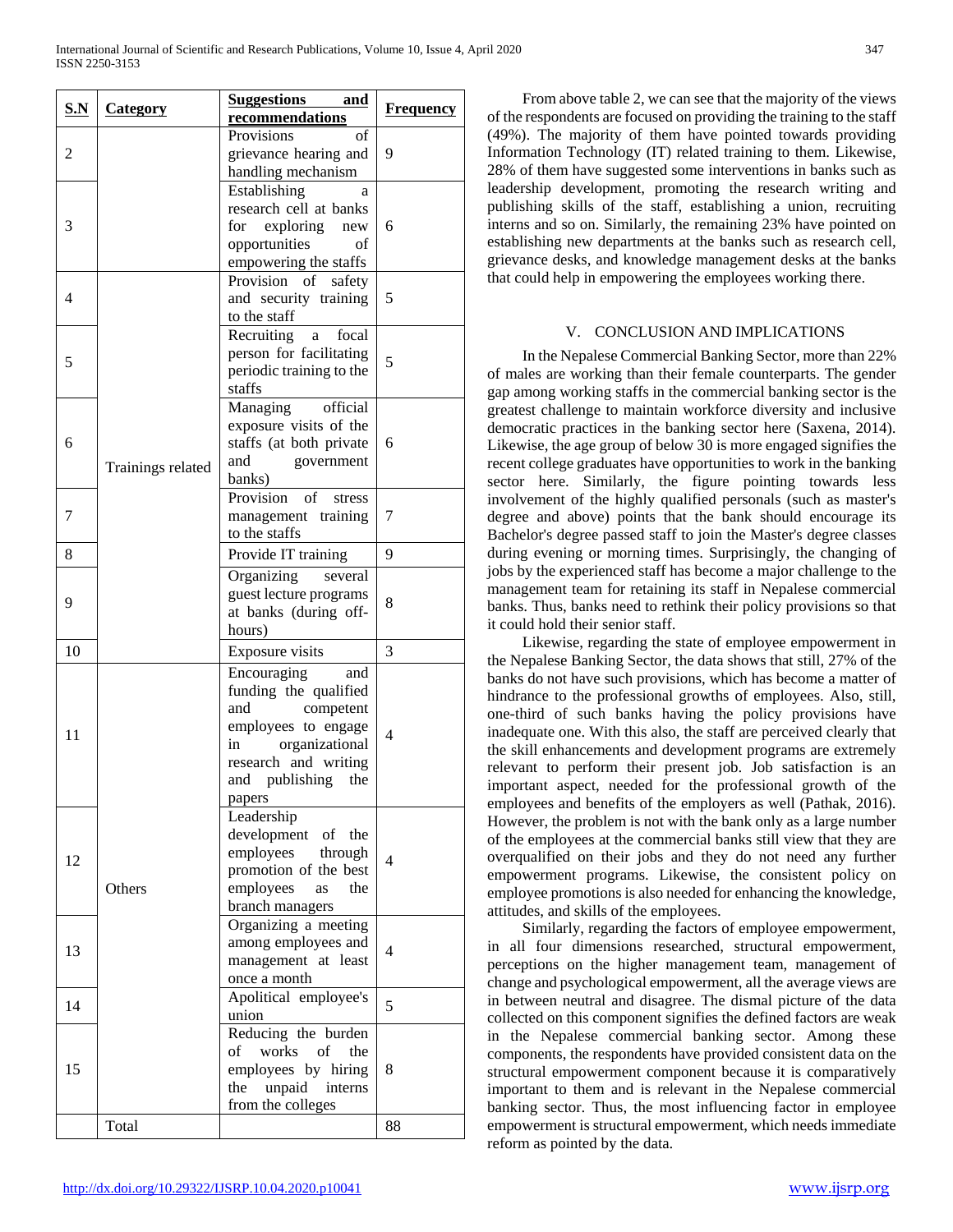Finally, the majority of the views recommendations to the bank are oriented towards providing various capacity building related training to the staff for their empowerment. Also, the need for the various strategies like leadership development, promoting the research writing and publishing skills of the staff, establishing a union, recruiting interns have been explored through this research. Similarly, the opening of new units at the banks such as research cell, grievance desks, and knowledge management desks could help in empowering the employees working there.

 In conclusion, the status of employee empowerment, from the perspectives of the employees is not satisfactory in the case of Nepalese commercial banking sector. The employees are seeking various capacity development programs for the enhancement of skill, knowledge, attitude, and performance. The revisions in the banking policy procedures for effective intervention in the structural empowerment of the employees such as delegation of authority, job autonomy, participative management and decisionmaking, information sharing and open communication and employee education, training and development for career advancement should be primarily addressed for empowering the working personals at the banks.

# *Recommendations*

 Based on the literature review and field survey and in the light of the above-mentioned findings and conclusions, this study proposes the recommendations that may help in promoting the effective application of empowerment in different organizations, primarily the Nepalese commercial banking sector. The following recommendations may be useful to create other research areas and may have benefits for both the researchers and the organizations.

 The revision of the policies to attract more females in the Nepalese commercial banking sectors can be done through positive discrimination policies. Likewise, the retaining of senior and experienced staff at the institutions is very important for its professional growth. So the attractive policies including incentives and more benefits should be launched to hold such staff at the organizations. Similarly, the lowest academic qualifications to fight for officer level at the banks should be a Master's degree passed, so that qualified personals become attracted to work in this sector. Also, the banks need a consistent policy for the promotion of its staff, so that the systematic career growth policy of the staffs will reduce the nepotism and favoritism at the banks.

 Out of different components of the empowerment, structural empowerment is quite relevant in our context. Its dimensions such as delegation of authority, job autonomy, participative management and decision making, information sharing and open communication and employee education, training and development for career advancement should be prioritized by the Nepalese commercial banking sectors. Likewise, the establishment of research cells, grievance hearing and handling desks, knowledge management and sharing units can help in the professional growth of the institutions as well as can contribute to employee empowerment.

 Organizing and carrying out more theoretical and practical activities: Theoretical and practical activities should be organized and carried out regarding empowerment to promote awareness of empowerment concept, important tools and mechanism of effective application in real-life of organizations. This includes more research, training, and changes that promote employee empowerment. New technology, skills building, adequate training and development programs should be introduced in organizations to foster and increase overall organizational performance.

 Updating empowerment policies, procedures, laws, and regulations: Policies, procedures, laws, and regulations should be updated regularly with special and direct attention for reinforcing empowerment practices. These empowerment policies, procedures, laws, and regulations encourage employees to behave according to the norms of the organizations and also assure them of equal and impartial treatment from their organization. New policies, procedures, laws, and regulations should be communicated and disseminated to all levels of employees as soon as they are updated.

 Restructuring organizational culture and structure: There should be decentralization, delegation of power and authority, effective and advanced training and development programs, effective communication systems and the establishment and promotion of a corporate culture that enhances employee performance to create empowerment friendly environment. Organizational resources and power (access and utilization) should be re-allocated to make fair and balanced empowerment throughout organizational hierarchy. More emphasis should be given to participative management and decision-making and freedom (choice) on the job so that employees will be abler to think out of the box and create beautiful and innovative ways of doing the tasks, decision-making, and problem-solving methods.

 Empowerment teams can be formed and implemented in the organizations by finding the time to ask for and listen to employees' suggestions, providing consistent feedback to those suggestions, allowing them to be part of the decision-making process in situations requiring immediate actions and planning of changes. Empowerment teams seek to provide support and fairness to employees who feel organizations have not treated them fairly. Further researches are recommended to extend the boundaries of the current study with additional geographical populations, larger sample size, more demographics factors, and more organizations or different types of organizations to test the results of the research. Furthermore, it can be expanded to all types of industries to examine if there has been or has not been any difference in the application of empowerment in those industries.

 Performance management system should be put in place in organizations to establish a framework for performance improvements and also assess employee's aptitude and competency for future roles that carry greater responsibilities and accountabilities. It will help to evaluate employee's level of performance according to standards set so that strengths and weakness on the part of employees can be identified and proper corrective actions can be taken for effective outcomes. Organization, which has a successful performance management system, creates the elite employees, retains them and also improves those who are performing inadequately or not meeting the expected standards.

# *Scope for the Further Study*

 The study confined itself to Kathmandu valley only, so choosing one or two cities may not represent the empowerment practices in the Nepalese commercial banking sector in the entire country. Therefore, similar research should be repeated in other regions, to extend the bounds of the current study into additional